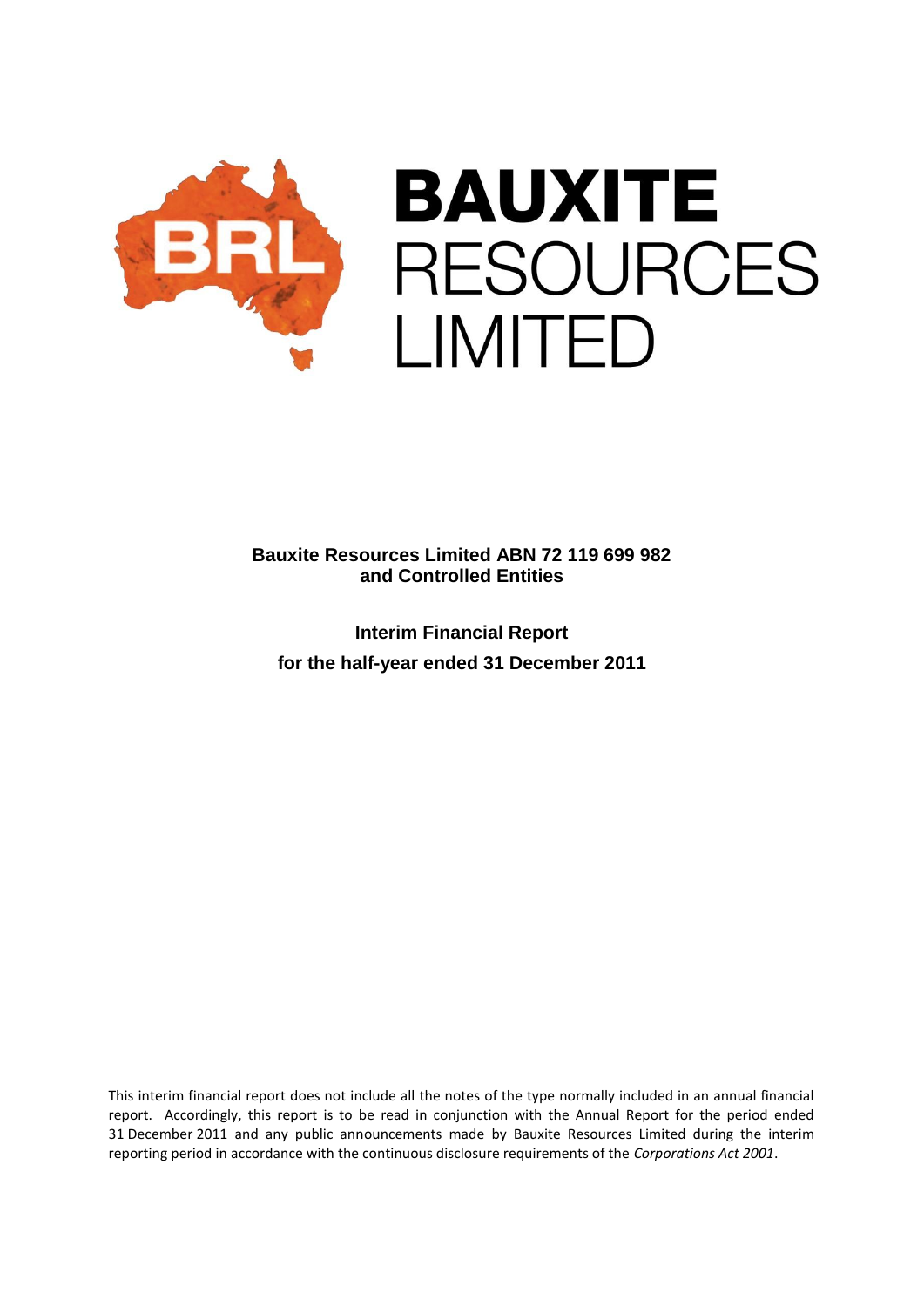### **Interim Financial Report**

## **DIRECTORS' REPORT**

Your directors submit the financial report of the consolidated group for the half-year ended 31 December 2011.

### **DIRECTORS**

The names of directors who held office during or since the end of the half-year:

| Mr Barry Carbon AM | Mr Yan Jitai    |
|--------------------|-----------------|
| Mr Scott Donaldson | Mr Neil Lithgow |
| Mr Luke Atkins     | Mr Robert Nash  |
| Mr Ding Feng       | Mr John Sibly   |

## **REVIEW OF OPERATIONS**

### **Business Direction and Board Strategy**

During the half year ended 31 December 2011 the Company achieved a number of key milestones. This included a doubling of bauxite resources to 51 million tonnes; an increase in granted Darling Range tenements to 54 (now covering over 13,000km<sup>2</sup>), and a substantial increase in the number of landowners signing access agreements.

The Company has continued to advanced towards its strategic objective of proving the business case for the construction and operation of a modern alumina refinery with its joint venture partner Yankuang Resources Ltd (a wholly owned subsidiary of the A\$16Bn Yankuang Group Corporation (collectively "Yankuang"). Together, the companies have formed the Bauxite Alumina Joint Ventures ("BAJV") which will manage the exploration and refinery business on behalf of the two shareholders. This company is overseen by a Board of Directors that consists of three Yankuang and three Bauxite Resources Ltd (BRL) representatives.

BRL is now one of the largest tenement holders in the highly prospective Darling Range in southwest Western Australia. The Darling Range is the world's premier alumina producing region; in 2010-11 it produced ~23% of the worlds alumina supply. Three of the four alumina refineries located here are in the lower quartile cash cost curve, meaning they are amongst the lowest cost producers in the world. This region is viewed by both BRL and its joint venture partner as an ideal location to work towards a fifth alumina refinery proposal.

The refinery joint venture provides BRL with the opportunity to participate in a business that would normally not be available due to the high capital cost entry barriers. The agreement with Yankuang offers the following important terms;

- BRL and Yankuang will jointly complete a feasibility study into the viability of constructing and operating a modern alumina refinery to be underpinned by a geological resource of not less than 90 million tonnes of refinery grade bauxite.
- The costs of the feasibility study are to be borne 90% by Yankuang and 10% by BRL whilst the cost of the resource exploration and definition activity is 70% Yankuang and 30% BRL.
- Subject to the feasibility results, BRL & Yankuang will design and build a modern refinery of not less than 1.1 million tonnes per annum capacity in the southwest of Western Australia. Yankuang will finance 91% of the construction cost and BRL 9%.
- BRL and Yankuang would operate the refinery with BRL receiving 30% of the product and Yankuang 70%.
- Yankuang has also agreed to off-take 50% of BRL's share of the alumina for a period of 10 years at a price to be agreed and to assist BRL in obtaining its 9% of the construction funding.

In parallel with the refinery joint venture, the Company has also progressed the definition of additional bauxite resources through its joint venture with HD Mining & Investment Pty Ltd ("HD Mining"). HD Mining is a wholly owned subsidiary of the Shandong No1 Institute for Prospecting of Geology and Minerals ("Shandong"). This bauxite joint venture agreement covers 1,000km<sup>2</sup> of selected tenements in the eastern Darling Range, Western Australian. Shandong is responsible for 100% of exploration costs and will have the rights to 60% of all bauxite resources within this area, once a decision is made to commence mining.

During the December half, the Company maintained its prudent approach to expenditure and has completed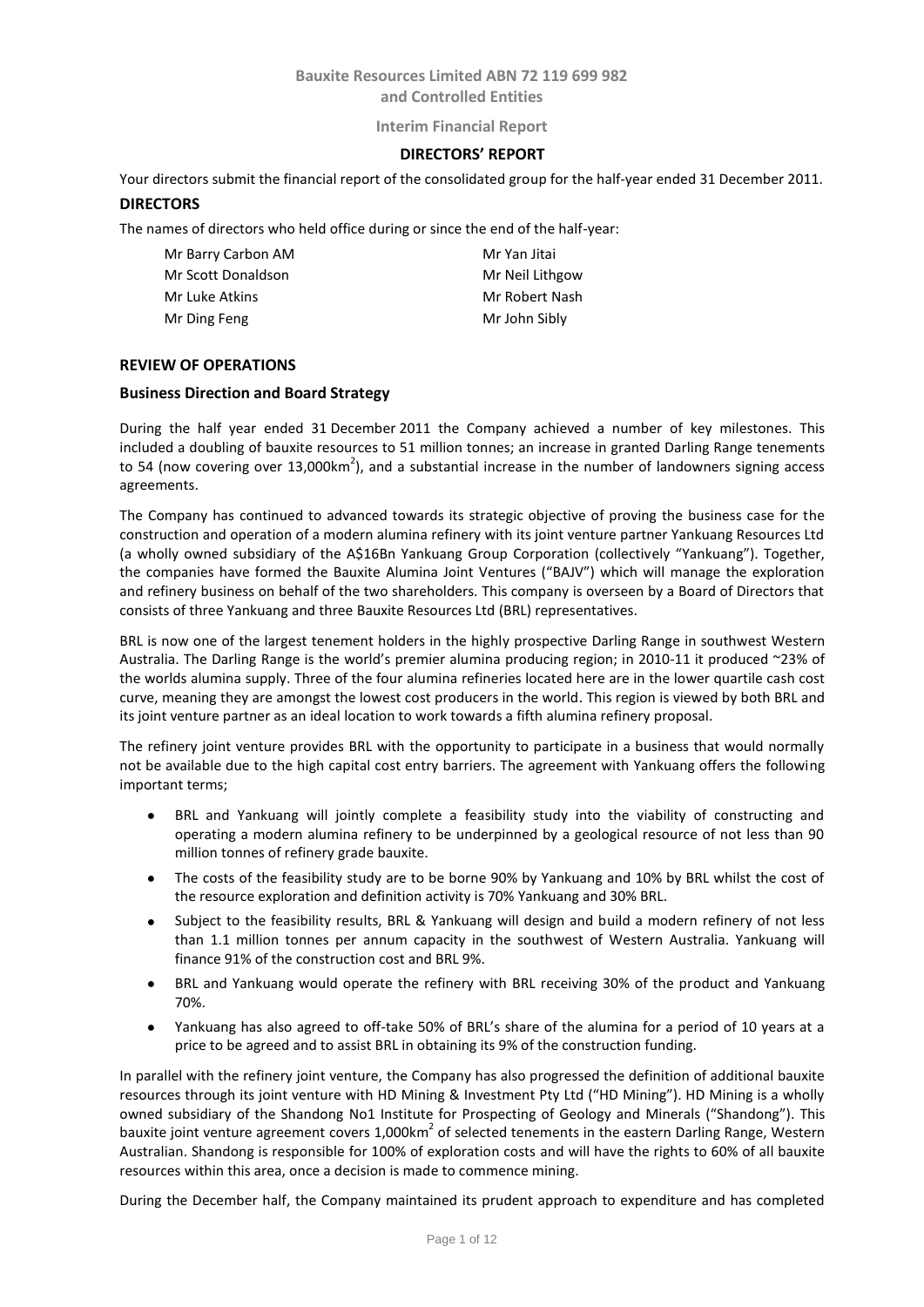### **Interim Financial Report**

## **DIRECTORS' REPORT**

the year with cash balance of over \$50 million in hand and no bank debt. This strong financial position will allow the Company to pursue its strategic objectives over the next two years with confidence.

The Directors recognise that 2012 is likely to provide a number of additional business opportunities due to the combination of the strong Australian dollar, European financial uncertainty and cyclical nature of the global metal markets. The Company remains well positioned to take up any opportunities that may arise where the Directors are satisfied that these will be value accretive for shareholders.

The Directors of BRL remain firmly committed to the existing strategy of proving a business case for an alumina refinery in the southwest of Western Australia to monetize the bauxite potential within our exploration tenure. Our two joint venture partners Yankuang and HD Mining have proved to be supportive of BRL and have closely aligned business goals. The additional non bauxite potential that has been identified on our tenements provides significant upside potential for shareholders.

### **Exploration and Approvals**

In January the Company announced that it had completed a first pass review of geological prospectivity over all of its Darling Range tenements where non bauxite minerals are excluded from the two main joint ventures and remain with BRL. This review was undertaken in the first instance by an external specialist consulting group and then followed up by Dr Neil Martin, a geologist with experience across a wide range of minerals and geology types in both Australia and overseas. Dr Martin has subsequently accepted the Company's offer to join BRL as the Exploration Manager.

The review has determined that this region is underexplored by modern scientific exploration methods and that the region is prospective for a range of minerals. The Company has determined that the five most prospective minerals are bauxite, gold, coal, iron ore, tin/tantalum.

The WA government has recently carried out aerial magnetic surveys over much of the south west of the state and the initial data from these became available to the public in late February 2012. Further data will become available over the next four months and BRL intends to use the data in conjunction with our new understanding of the regional geology to generate high priority drilling targets. The Company expects to be in a position to comment more on this after the end of June 2012.

#### **Management and Board Changes**

In October 2011 the Company announced that the inaugural CEO of the BAJV (BRL's Scott Donaldson) would step down from the joint venture and focus solely on his duties as BRL CEO. This is the final step in setting up the BAJV and normalising its operation. BAJV Pty Ltd is now operating as an independent company, pursuing the business objectives of its shareholders, Yankuang and BRL. This has provided BRL with the confidence to place additional focus on the growth of the non bauxite portion of our business.

## **AUDITOR'S DECLARATION**

The lead auditor's independence declaration under s 307C of the *Corporations Act 2001* is set out on page 3 for the half-year ended 31 December 2011.

This report is signed in accordance with a resolution of the Board of Directors.

flashow

Barry Carbon AM Chairman Dated this 14<sup>th</sup> day of March 2012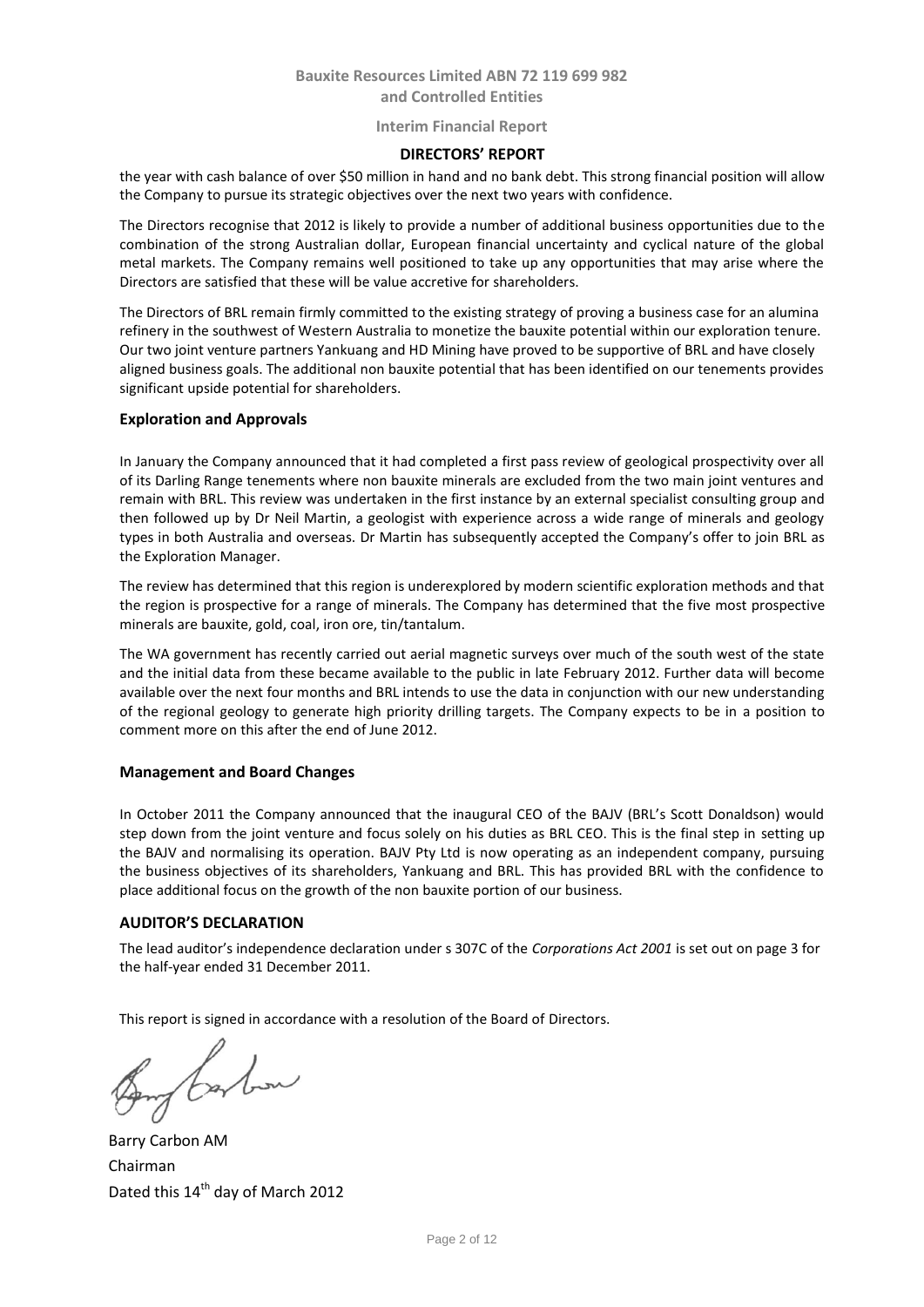**Interim Financial Report**



Level 3, 12 St Georges Terrace Perth WA 6000

PO Box 3019, Perth Adelaide Terrace WA 6832

T +61 (0)8 9225 5355 F +61 (0)8 9225 6181

www.moorestephens.com.au

# **AUDITOR'S INDEPENDENCE DECLARATION UNDER S307C OF THE** *CORPORATIONS ACT 2001* **TO THE DIRECTORS OF BAUXITE RESOURCES LIMITED**

As lead auditor for the review of Bauxite Resources Limited for the half-year ended 31 December 2011, I declare that, to the best of my knowledge and belief, there have been:

- no contraventions of the auditor independence requirements of the *Corporations Act 2001* in relation to the review; and
- no contraventions of any applicable code of professional conduct in relation to the review.

This declaration is in respect of Bauxite Resources Limited during the year.

Neil Pace

Moore Stephens

**NEIL PACE** MOORE STEPHENS **PARTNER CHARTERED ACCOUNTANTS**

Signed at Perth this  $14<sup>th</sup>$  day of March 2012.

Moore Stephens Perth ABN 75 368 525 284. Liability limited by a scheme approved under Professional Standards Legislation. The Perth Moore Stephens firm is not a partner or agent of any other Moore Stephens firm. An independent member of Moore Stephens International Limited - members in principal cities throughout the world.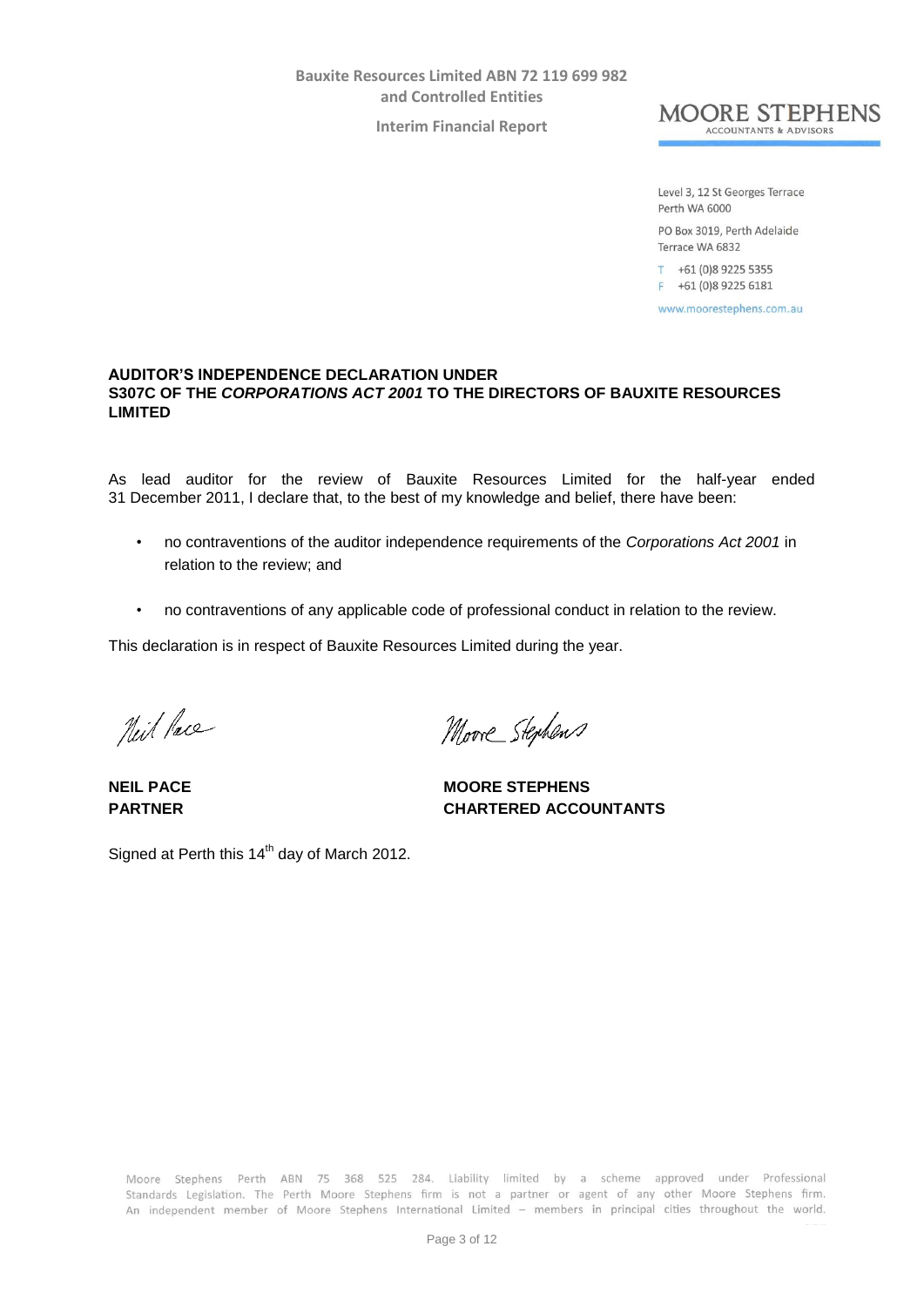# **Interim Financial Report**

# **CONSOLIDATED STATEMENT OF COMPREHENSIVE INCOME FOR THE HALF-YEAR ENDED 31 DECEMBER 2011**

|                                                       | <b>Note</b>    | <b>Consolidated Group</b> |               |
|-------------------------------------------------------|----------------|---------------------------|---------------|
|                                                       |                | 31.12.2011                | 31.12.2010    |
|                                                       |                | \$                        | \$            |
| Revenue                                               |                |                           | 105,940       |
| Interest income                                       |                | 1,517,506                 | 1,510,400     |
| Recoupment of exploration cost                        |                | 617,239                   |               |
| Other Income                                          |                | 547,585                   | 309,736       |
| Cost of sales                                         |                | (403, 872)                |               |
| Employee benefits expense                             |                | (1,469,940)               | (1,404,147)   |
| Exploration written off                               |                | (2,636,490)               | (2,698,912)   |
| Bankable feasibility and other studies                |                | (121, 384)                | (1,410,132)   |
| Administration expenses                               |                | (412, 816)                | (1,738,581)   |
| Depreciation and amortisation expense                 |                | (521, 163)                | (660, 143)    |
| Profit / (loss) on sale of fixed assets               |                | (55, 643)                 | (55, 683)     |
| Share based payments expense                          |                | (216, 710)                | (161, 278)    |
| Profit before income tax                              |                | (3, 155, 688)             | (6, 202, 800) |
| Income tax expense                                    |                |                           |               |
| <b>Profit from continuing operations</b>              |                | (3, 155, 688)             | (6, 202, 800) |
| (Loss)/Profit from discontinued operations            |                |                           |               |
| Profit for the period                                 | $\overline{2}$ | (3, 155, 688)             | (6, 202, 800) |
| Profit attributable to:                               |                |                           |               |
| Members of the parent entity                          |                | (3, 155, 688)             | (6, 202, 800) |
| Non-controlling interest                              |                |                           |               |
|                                                       |                | (3, 155, 688)             | (6, 202, 800) |
| Other comprehensive income                            |                |                           |               |
| Other comprehensive income for the period, net of tax |                |                           |               |
| Total comprehensive income for the period             |                | (3, 155, 688)             | (6,202,800)   |
| Total comprehensive income attributable to:           |                |                           |               |
| Members of the parent entity                          |                | (3, 155, 688)             | (6, 202, 800) |
| Non-controlling interest                              |                |                           |               |
|                                                       |                | (3, 155, 688)             | (6, 202, 800) |
| <b>Earnings per share</b>                             |                |                           |               |
| From continuing and discontinued operations:          |                |                           |               |
| Basic earnings per share (cents)                      |                | (1.34)                    | (2.65)        |
| Diluted earnings per share (cents)                    |                | (1.34)                    | (2.65)        |

The accompanying notes form part of this financial report.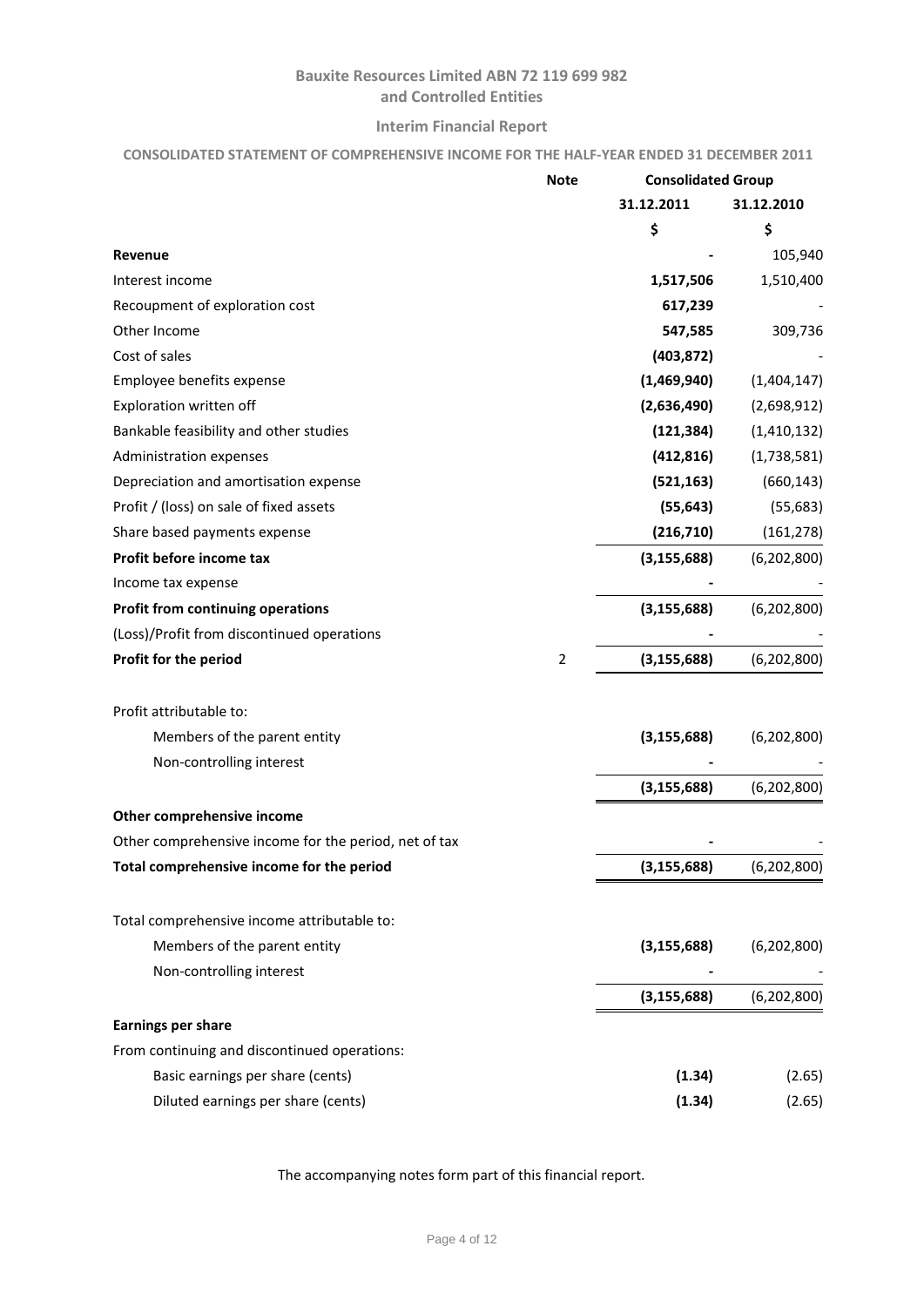# **Interim Financial Report**

# **CONSOLIDATED STATEMENT OF FINANCIAL POSITION AS AT 31 DECEMBER 2011**

|                                  | <b>Consolidated Group</b> |                |  |
|----------------------------------|---------------------------|----------------|--|
|                                  | 31.12.2011                | 30.06.2011     |  |
|                                  | \$                        | \$             |  |
| <b>ASSETS</b>                    |                           |                |  |
| <b>CURRENT ASSETS</b>            |                           |                |  |
| Cash and cash equivalents        | 50,633,934                | 53,126,585     |  |
| Trade and other receivables      | 2,079,936                 | 2,929,977      |  |
| Inventories                      |                           |                |  |
| <b>TOTAL CURRENT ASSETS</b>      | 52,713,869                | 56,056,562     |  |
| <b>NON-CURRENT ASSETS</b>        |                           |                |  |
| Property, plant and equipment    | 7,961,930                 | 8,965,646      |  |
| Intangible assets                | 1,365                     | 1,365          |  |
| Other financial assets           | 689,820                   | 665,470        |  |
| <b>TOTAL NON-CURRENT ASSSETS</b> | 8,653,115                 | 9,632,481      |  |
| <b>TOTAL ASSETS</b>              | 61,366,985                | 65,689,043     |  |
|                                  |                           |                |  |
| <b>CURRENT LIABILITIES</b>       |                           |                |  |
| Trade and other payables         | 494,272                   | 1,881,562      |  |
| Short-term provisions            | 102,587                   | 98,378         |  |
| <b>TOTAL CURRENT LIABILITIES</b> | 596,859                   | 1,979,940      |  |
| <b>TOTAL LIABILITIES</b>         | 596,859                   | 1,979,940      |  |
| <b>NET ASSETS</b>                | 60,770,126                | 63,709,103     |  |
|                                  |                           |                |  |
| <b>EQUITY</b>                    |                           |                |  |
| Issued capital                   | 88,111,698                | 88,111,698     |  |
| Reserves                         | 2,974,102                 | 2,757,392      |  |
| Retained earnings                | (30, 315, 675)            | (27, 159, 987) |  |
| Parent entity interest           |                           |                |  |
| Non-controlling interest         |                           |                |  |
| <b>TOTAL EQUITY</b>              | 60,770,126                | 63,709,103     |  |
|                                  |                           |                |  |

The accompanying notes form part of this financial report.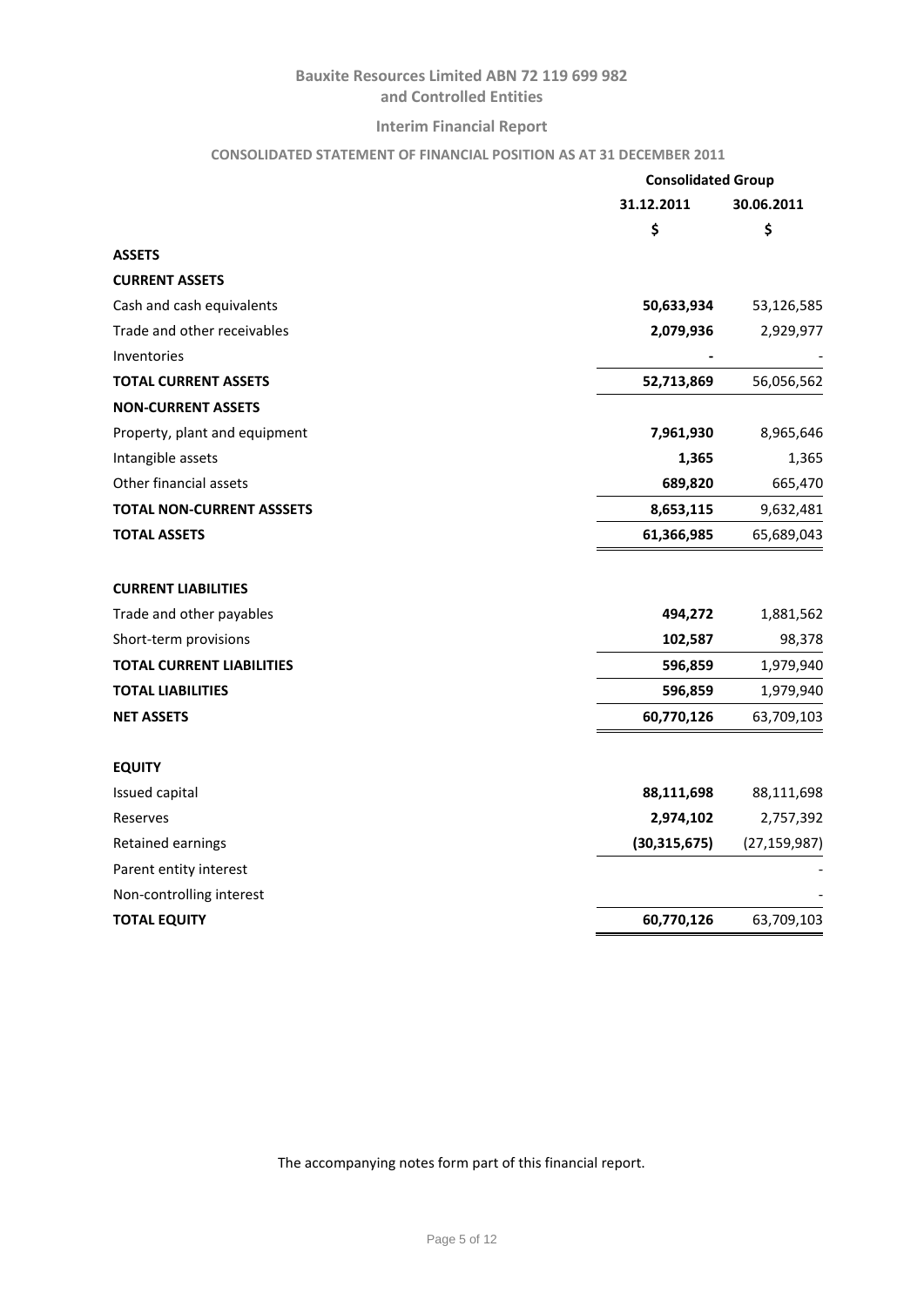# **Interim Financial Report**

# **CONSOLIDATED STATEMENT OF CHANGES IN EQUITY AS AT 31 DECEMBER 2011**

|                                                            | <b>Note</b> | <b>Issued Capital</b><br>Ordinary | Option<br><b>Reserve</b> | <b>Retained Earnings</b> | <b>Total</b>  |  |
|------------------------------------------------------------|-------------|-----------------------------------|--------------------------|--------------------------|---------------|--|
|                                                            |             | \$                                | \$                       | \$                       | \$            |  |
| <b>Balance at 1.7.2010</b>                                 |             | 87,861,698                        | 1,901,250                | (23, 626, 596)           | 66,136,352    |  |
| Total comprehensive<br>income for the period               |             |                                   |                          | (6, 202, 800)            | (6,201,777)   |  |
| Shares issued during the<br>period                         |             |                                   |                          |                          |               |  |
| <b>Transaction costs</b><br>associated with share<br>issue |             |                                   |                          |                          |               |  |
| Employee share options<br>issued during the period         |             |                                   | 161,279                  |                          | 161,279       |  |
| <b>Balance at 31.12.2010</b>                               |             | 87,861,698                        | 2,062,529                | (29, 829, 396)           | 60,094,831    |  |
| <b>Balance at 1.7.2011</b>                                 |             | 88,111,698                        | 2,757,393                | (27, 159, 987)           | 63,709,103    |  |
| Total comprehensive<br>income for the period               |             |                                   |                          | (3, 155, 688)            | (3, 155, 688) |  |
| Shares issued during the<br>period                         |             |                                   |                          |                          |               |  |
| <b>Transaction costs</b><br>associated with share          |             |                                   |                          |                          |               |  |

| <b>Balance at 31.12.2011</b>                       | 88,111,698 | 2,974,102                | (30, 315, 675) | 60,770,126 |
|----------------------------------------------------|------------|--------------------------|----------------|------------|
| Employee share options<br>issued during the period | -          | 216,710                  |                | 216,710    |
| issue                                              | -          | $\overline{\phantom{0}}$ | -              |            |

The accompanying notes form part of this financial report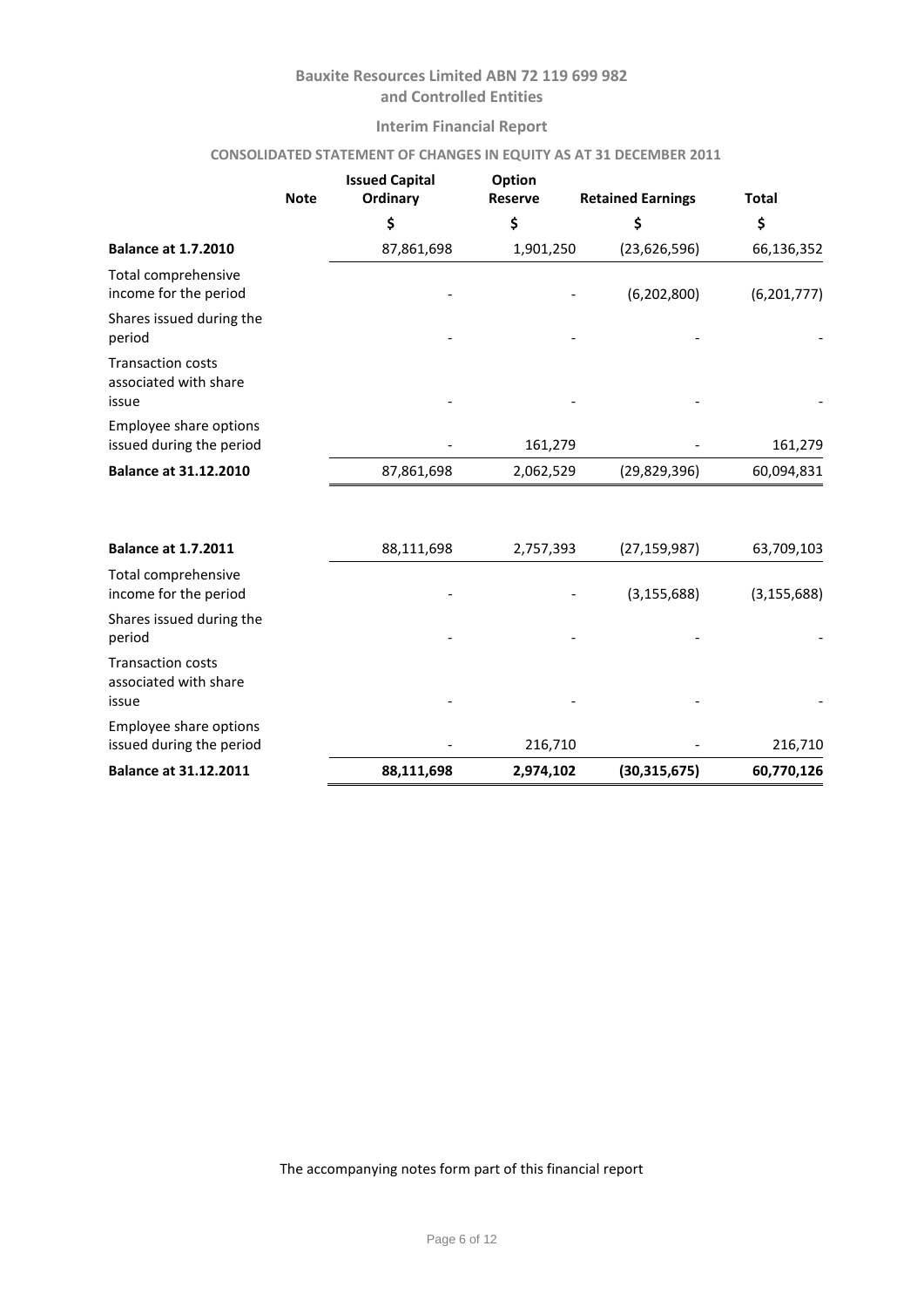# **Interim Financial Report**

# **CONSOLIDATED STATEMENT OF CASH FLOWS FOR THE HALF-YEAR ENDED 31 DECEMBER 2011**

|                                                     | <b>Consolidated Group</b> |             |
|-----------------------------------------------------|---------------------------|-------------|
|                                                     | 31.12.2011                | 31.12.2010  |
| <b>CASH FLOWS FROM OPERATING ACTIVITIES</b>         |                           |             |
| Receipts from customers                             | 1,675,786                 | 125,468     |
| Payments to suppliers and employees                 | (3,634,089)               | (5,042,825) |
| Payments for exploration expenditure                | (2, 218, 369)             | (2,843,168) |
| Interest received                                   | 1,307,463                 | 1,454,356   |
| Income tax paid                                     |                           | 281,539     |
| Net cash (used in)/provided by operating activities | (2,869,209)               | (6,024,620) |
| <b>CASH FLOWS FROM INVESTING ACTIVITIES</b>         |                           |             |
| Proceeds from sale of property, plant and equipment | 549,027                   | 126,008     |
| Purchase of property, plant and equipment           | (122, 116)                | (878, 018)  |
| Payment for other financial assets                  | (24, 350)                 | (271, 078)  |
| Expenditure on mining improvements                  | (26,003)                  |             |
| Net cash used in investing activities               | 376,557                   | (1,023,088) |
| <b>CASH FLOWS FROM FINANCING ACTIVITIES</b>         |                           |             |
| Proceeds from issue of shares                       |                           |             |
| Net cash used in/(provided by) financing activities |                           |             |
| Net increase (decrease) in cash held                | (2,492,652)               | (7,047,718) |
| Cash and cash equivalents at beginning of period    | 53,126,585                | 54,403,925  |
| CASH AND CASH EQUIVALENTS AT THE END OF THE PERIOD  | 50,633,934                | 47,356,207  |

The accompanying notes form part of this financial report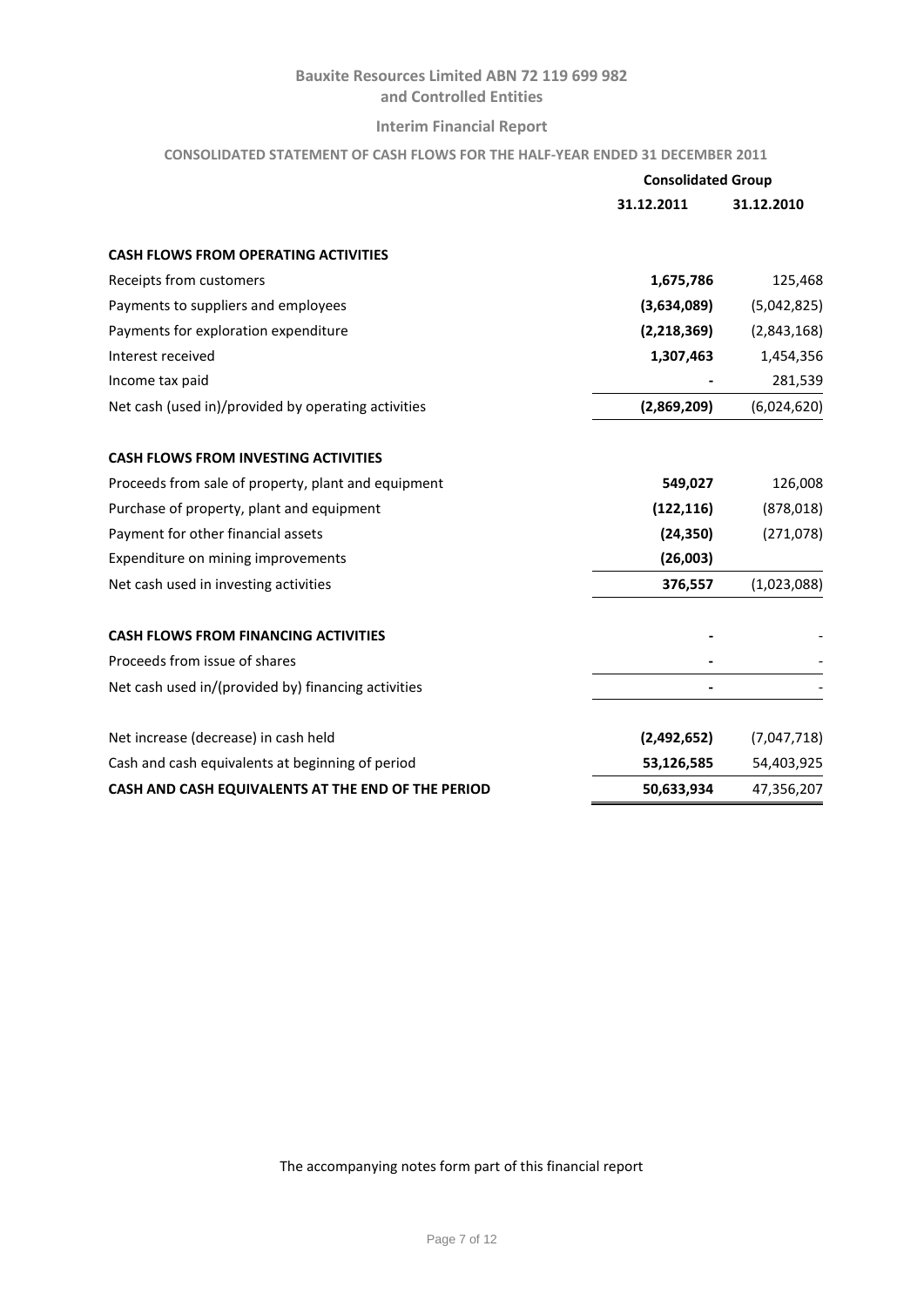## **Interim Financial Report**

#### **NOTES TO THE FINANCIAL STATEMENTS FOR THE HALF-YEAR ENDED 31 DECEMBER 2010**

#### **NOTE 1: BASIS OF PREPARATION**

These general purpose financial statements for the interim half-year reporting period ended 31 December 2011 have been prepared in accordance with requirements of the *Corporations Act 2001* and Australian Accounting Standards including AASB 134: Interim Financial Reporting. Compliance with Australian Accounting Standards ensures that the financial statements and notes also comply with International Financial Reporting Standards.

This interim financial report is intended to provide users with an update on the latest annual financial statements of Bauxite Resources Limited and its controlled entities (the Group). As such, it does not contain information that represents relatively insignificant changes occurring during the half-year within the Group. It is therefore recommended that this financial report be read in conjunction with the annual financial statements of the Group for the year ended 30 June 2011, together with any public announcements made during the half-year.

The same accounting policies and methods of computation have been followed in this interim financial report as were applied in the most recent annual financial statements except for the adoption of the following new and revised Accounting Standards.

#### **NOTE 2: OPERATING SEGMENTS**

#### **(i) Segment performance**

|                                                                              | <b>Exploration</b> | <b>Operations</b> | <b>BFS &amp; other</b><br>studies | Administration<br>& other | <b>Total</b>  |
|------------------------------------------------------------------------------|--------------------|-------------------|-----------------------------------|---------------------------|---------------|
|                                                                              | \$                 | \$                | \$                                | \$                        | \$            |
| Six months ended<br>31 December 2011                                         |                    |                   |                                   |                           |               |
| Revenue                                                                      |                    |                   |                                   |                           |               |
| <b>External sales</b>                                                        | 617,239            |                   |                                   |                           | 617,239       |
| Other income                                                                 |                    |                   | 397,870                           | 149,715                   | 547,585       |
| Interest revenue                                                             |                    |                   |                                   | 1,517,506                 | 1,517,506     |
| <b>Total segment revenue</b>                                                 | 617,239            |                   | 397,870                           | 1,667,221                 | 2,682,330     |
|                                                                              |                    |                   |                                   |                           |               |
| Segment net profit before tax (2,019,251)                                    |                    | (403, 872)        | 276,486                           | (487, 887)                | (2,634,525)   |
| Reconciliation of segment<br>result to group net profit/(loss)<br>before tax |                    |                   |                                   |                           |               |
| Amounts not included in<br>segment result but reviewed<br>by the Board:      |                    |                   |                                   |                           |               |
| depreciation and<br>amortisation                                             |                    |                   |                                   |                           | (521, 163)    |
| Net profit before tax from<br>continuing operations                          |                    |                   |                                   |                           | (3, 155, 688) |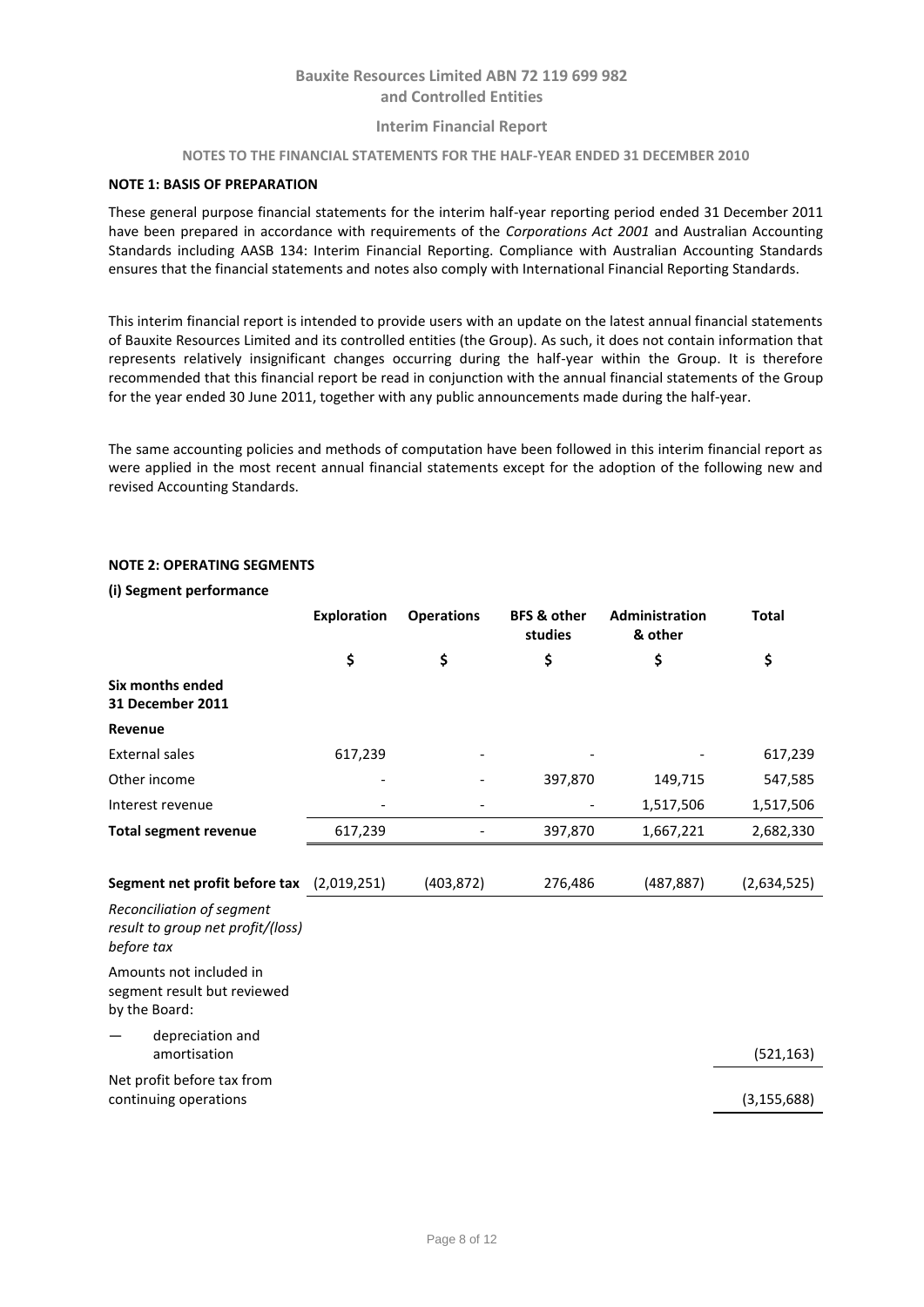**Interim Financial Report**

## **NOTE 2: OPERATING SEGMENTS**

#### **(i) Segment performance**

|                                                                              | <b>Exploration</b> | <b>Operations</b> | <b>BFS &amp; other</b><br>studies | <b>Administration</b><br>& other | <b>Total</b>  |
|------------------------------------------------------------------------------|--------------------|-------------------|-----------------------------------|----------------------------------|---------------|
|                                                                              | \$                 | \$                | \$                                | \$                               | \$            |
| Six months ended<br>31 December 2010                                         |                    |                   |                                   |                                  |               |
| Revenue                                                                      |                    |                   |                                   |                                  |               |
| <b>External sales</b>                                                        | 100,000            |                   | 5,940                             |                                  | 105,940       |
| Grant income                                                                 |                    |                   |                                   | 28,241                           | 28,241        |
| Other income                                                                 |                    |                   |                                   | 281,540                          |               |
| Interest revenue                                                             |                    |                   |                                   | 1,510,400                        | 1,510,400     |
| <b>Total segment revenue</b>                                                 | 100,000            |                   | 5,940                             | 1,820,181                        | 1,616,340     |
|                                                                              |                    |                   |                                   |                                  |               |
| Segment net profit before tax (2,868,912)                                    |                    |                   | (1,404,192)                       | (1, 269, 553)                    | (5,542,657)   |
| Reconciliation of segment<br>result to group net profit/(loss)<br>before tax |                    |                   |                                   |                                  |               |
| Amounts not included in<br>segment result but reviewed<br>by the Board:      |                    |                   |                                   |                                  |               |
| depreciation and<br>amortisation                                             |                    |                   |                                   |                                  | (660, 143)    |
| Net profit before tax from<br>continuing operations                          |                    |                   |                                   |                                  | (6, 202, 800) |
| (ii) Segment assets                                                          |                    |                   |                                   |                                  |               |

|                                     | Exploration | <b>Operations</b> | <b>BFS &amp; other</b><br>studies | <b>Administration</b><br>& other | Total      |
|-------------------------------------|-------------|-------------------|-----------------------------------|----------------------------------|------------|
|                                     |             |                   |                                   |                                  |            |
| Opening balance 30 June 2011        | 1,683,854   | 2,328,657         | 2.072,799                         | 59,603,733                       | 65,689,043 |
| Closing balance<br>31 December 2011 | 3,081,031   | 1,716,158         | 1,800,848                         | 54,768,948                       | 61,366,985 |

### **NOTE 3: CONTINGENT LIABILITIES**

On 25 June 2010, Bauxite Resources Ltd was notified that a litigation funder proposed to fund claims that current or former shareholders may have against the Company, in relation to the Company's October 2009 share placement. Since then, the litigation funder has not communicated further with the Company, and no legal proceedings have been commenced.

The Company will keep shareholders informed of any developments, including the commencement of any proceedings or any announcement that the litigation funder no longer proposes to involve itself in any action.

## **NOTE 4: EVENTS SUBSEQUENT TO REPORTING DATE**

There has not been any other event that has arisen since 31 December 2011 which has significantly affected, or may significantly affect the operations of the Group, the result of those operations, or the state of affairs of the Group in subsequent financial years.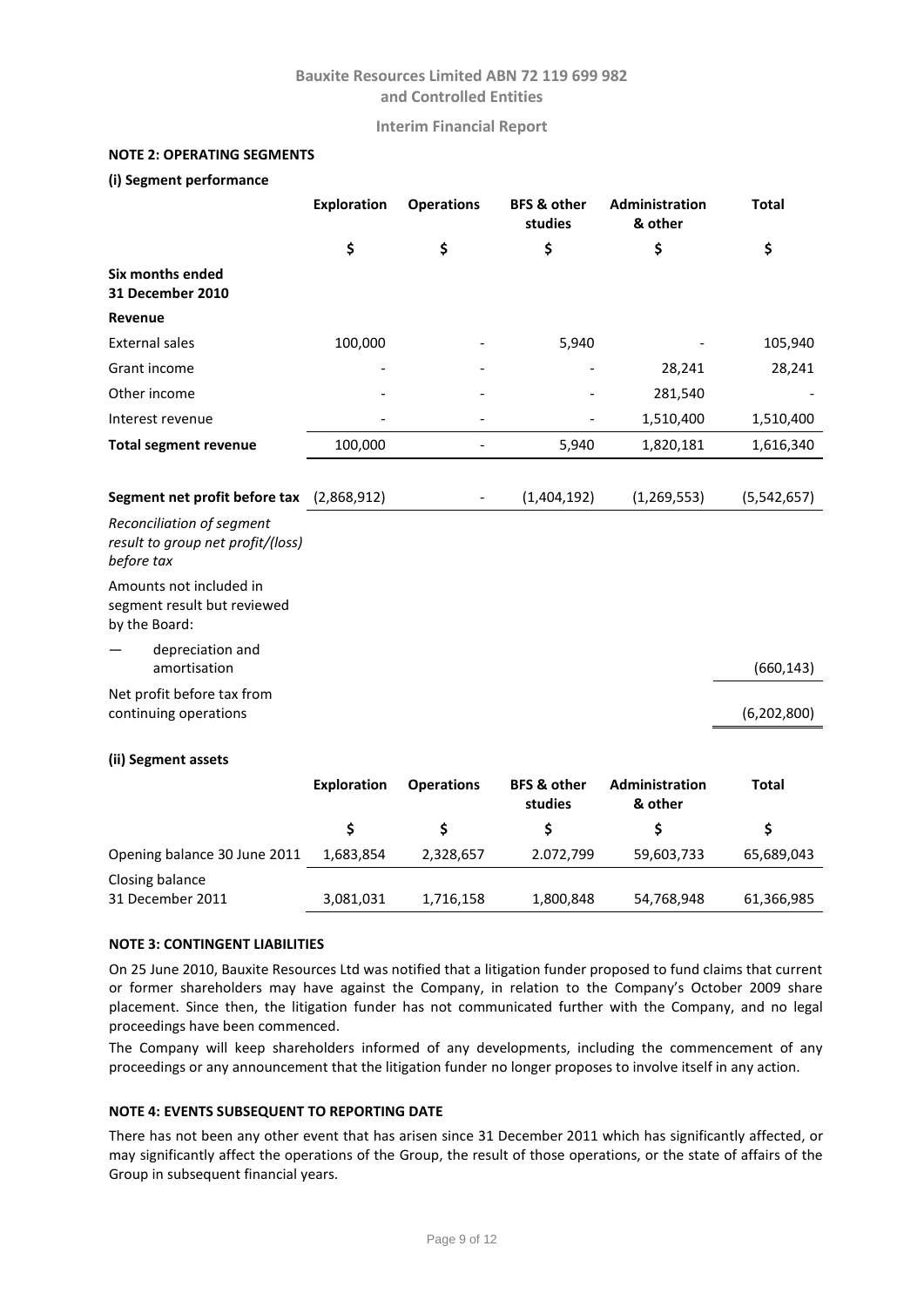## **Interim Financial Report**

### **DIRECTORS' DECLARATION**

The directors of the company declare that:

- 1. The financial statements and notes, as set out on pages 4 to 9 are in accordance with the *Corporations Act 2001*, including:
	- a. complying with Accounting Standard AASB 134: Interim Financial Reporting; and
	- b. giving a true and fair view of the consolidated entity's financial position as at 31 December 2011 and of its performance for the half-year ended on that date.
- 2. In the directors' opinion there are reasonable grounds to believe that the company will be able to pay its debts as and when they become due and payable.

This declaration is made in accordance with a resolution of the Board of Directors.

Bong barbon

Barry Carbon AM Chairman Dated this 14<sup>th</sup> day of March 2012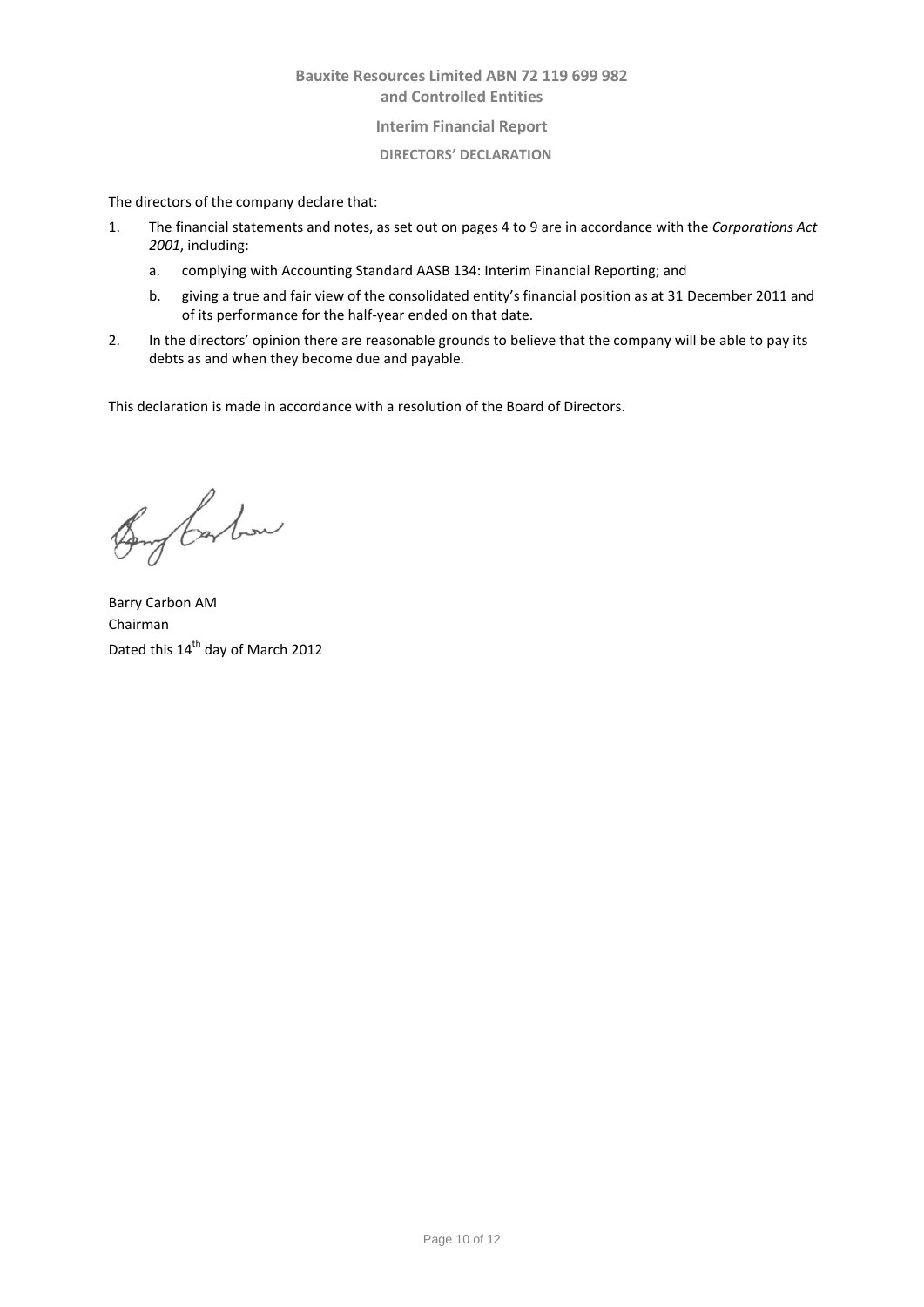**Interim Financial Report**



Level 3, 12 St Georges Terrace Perth WA 6000

PO Box 3019, Perth Adelaide Terrace WA 6832

T +61 (0)8 9225 5355  $F +61(0)892256181$ 

www.moorestephens.com.au

### **INDEPENDENT AUDITOR'S REVIEW REPORT TO THE MEMBERS OF BAUXITE RESOURCES LIMITED**

#### **Report on the Half-year Financial Report**

We have reviewed the accompanying half-year financial report of Bauxite Resources Limited and Controlled Entities (the consolidated entity) which comprises the condensed statement of financial position as at 31 December 2011, the condensed statement of comprehensive income, condensed statement of changes in equity, the condensed statement of cash flows for the half-year ended on that date, notes comprising a summary of significant accounting policies and other explanatory notes and the directors' declaration.

### *Directors' Responsibility for the Half-Year Financial Report*

The directors of the company are responsible for the preparation and fair presentation of the half-year financial report that gives a true and fair view in accordance with Australian Accounting Standards (including Australian Accounting Interpretations) and the *Corporations Act 2001* and for such control as the directors determine is necessary to enable the preparation of the half-year financial report that is free from material misstatement, whether due to fraud or error.

#### *Auditor's Responsibility*

Our responsibility is to express a conclusion on the half-year financial report based on our review. We conducted our review in accordance with Auditing Standard on Review Engagements ASRE 2410: Review of an Interim Financial Report Performed by the Independent Auditor of the Entity in order to state whether, on the basis of the procedures described, we have become aware of any matter that makes us believe that the financial report is not in accordance with the *Corporations Act 2001* including: giving a true and fair view of the consolidated entity's financial position as at 31 December 2011 and its performance for the half-year ended on that date; and complying with Accounting Standard AASB 134: Interim Financial Reporting and the Corporations Regulations 2001. As the auditor of Bauxite Resources Limited, ASRE 2410 requires that we comply with the ethical requirements relevant to the audit of the annual financial report.

A review of a half-year financial report consists of making enquiries, primarily of persons responsible for financial and accounting matters, and applying analytical and review procedures. A review is substantially less in scope than an audit conducted in accordance with Australian Auditing Standards and, consequently, does not enable us to obtain assurance that we would become aware of all significant matters that might be identified in an audit.

Accordingly, we do not express an audit opinion.

#### *Matters Relating to Electronic Publication of the Audited Financial Report*

This review report relates to the financial report of Bauxite Resources Limited for the half-year ended 31 December 2011 included on the website of Bauxite Resources Limited. The directors of the company are responsible for the integrity of the website and we have not been engaged to report on its integrity. This review report refers only to the subject matter described above. It does not provide an opinion on any other information which may have been hyperlinked to or from the financial report. If users of the financial report are concerned with the inherent risk arising from publication on a website, they are advised to refer to the hard copy of the reviewed financial report to confirm the information contained in this website version of the financial report

Moore Stephens Perth ABN 75 368 525 284. Liability limited by a scheme approved under Professional Standards Legislation. The Perth Moore Stephens firm is not a partner or agent of any other Moore Stephens firm. An independent member of Moore Stephens International Limited - members in principal cities throughout the world.